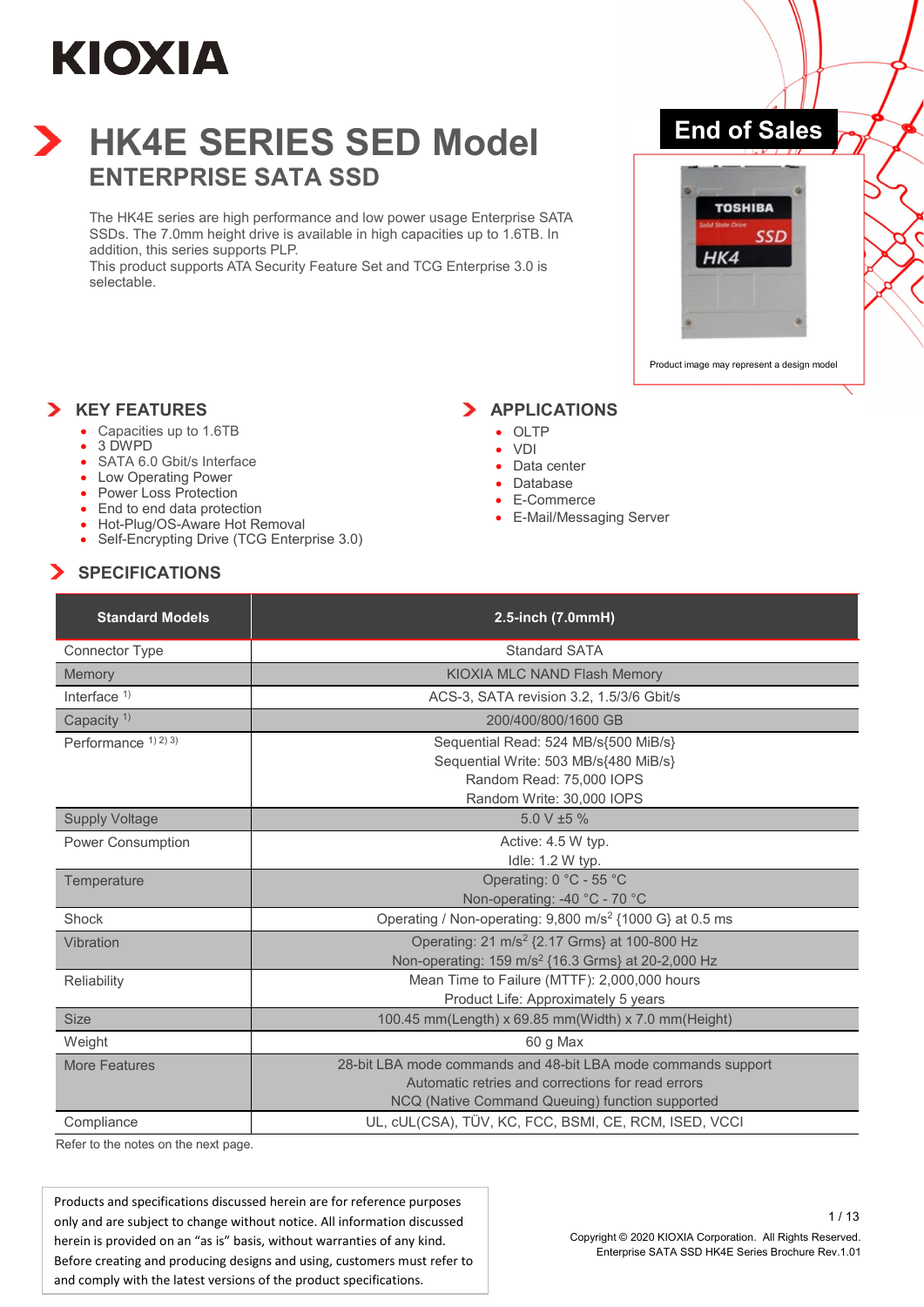- 1) Definition of capacity: KIOXIA defines a megabyte (MB) as 1,000,000 bytes, a gigabyte (GB) as 1,000,000,000 bytes and a terabyte (TB) as 1,000,000,000,000 bytes. A computer operating system, however, reports storage capacity using powers of 2 for the definition of  $1GB = 2^{30} = 1,073,741,824$  bytes and therefore shows less storage capacity. Available storage capacity (including examples of various media files) will vary based on file size, formatting, settings, software and operating system, such as Microsoft Operating System and/or pre-installed software applications, or media content. Actual formatted capacity may vary.
- 2) A kibibyte (KiB) means  $2^{10}$ , or 1,024 bytes, a mebibyte (MiB) means  $2^{20}$ , or 1,048,576 bytes, and a gibibyte (GiB) means  $2^{30}$ , or 1,073,471,824 bytes.
- 3) Performances are measured when the SSD is on a steady state.
- \* MTTF (Mean Time to Failure) is not a guarantee or estimate of product life; it is a statistical value related to mean failure rates for a large number of products which may not accurately reflect actual operation. Actual operating life of the product may be different from the MTTF.
- \* DWPD: Drive Write Per Day. One full drive write per day means the drive can be written and re-written to full capacity once a day every day for five years, the stated product warranty period. Actual results may vary due to system configuration, usage and other factors.
- \* Read and write speed may vary depending on the host device, read and write conditions, and file size.
- \* IOPS: Input Output Per Second (or the number of I/O operations per second)
- \* PLP (Power Loss Protection): PLP supports to record data in buffer memory to NAND flash memory, utilizing back up power of solid capacitor in case of sudden supply shut down.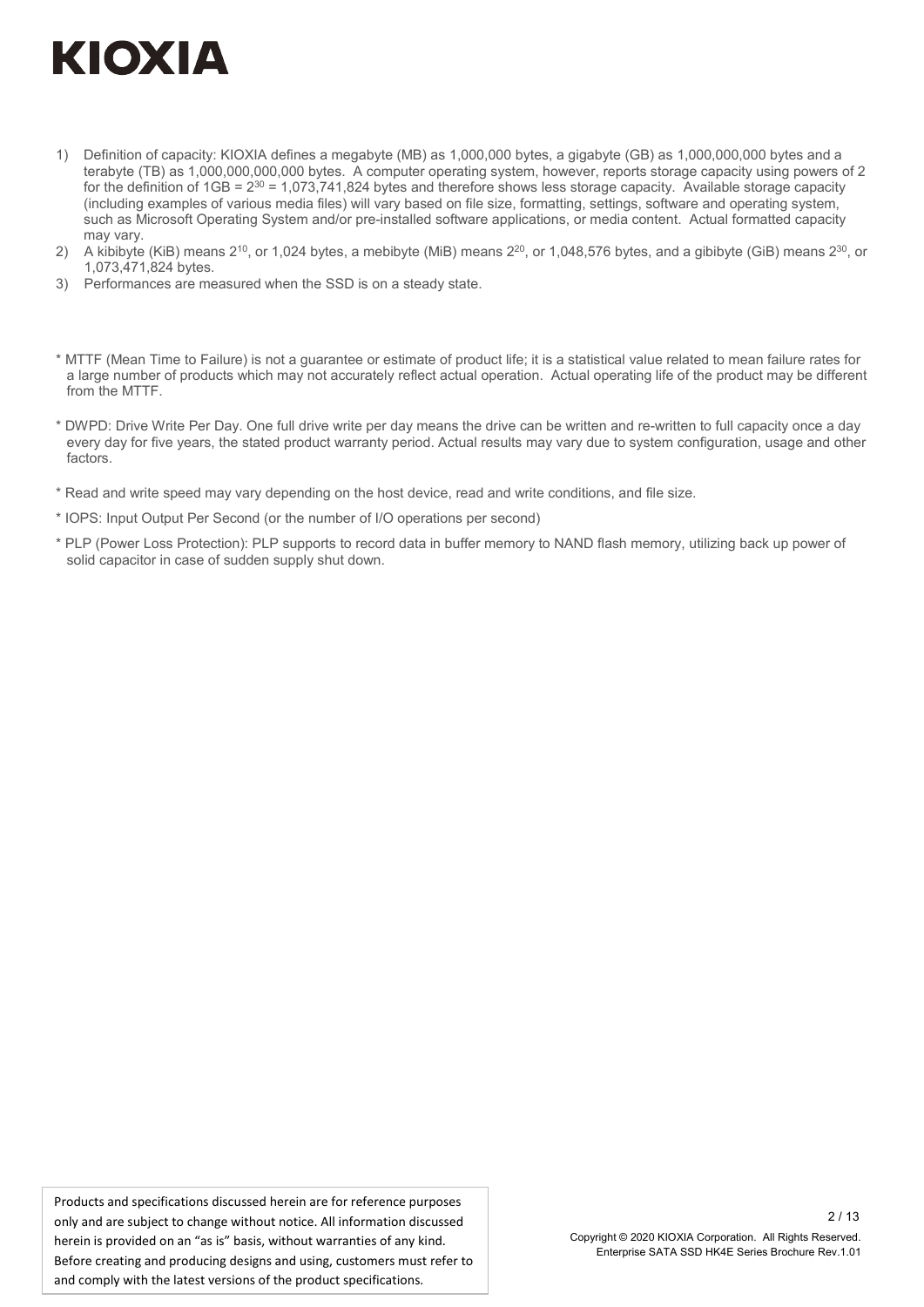#### **ORDERING INFORMATION**

#### <u>THN SF 8 xxxx C S E</u> 1 2 3 4 5 6 7

| $1_{-}$ | Model Name | THN: KIOXIA NAND drive |
|---------|------------|------------------------|
| 2.      | Model Type | SF: SED supported      |

- 3. Controller Type 8: Type 8
- 4. Capacity 200P/400P/800P/1Q60: 200GB/400GB/800GB/1600GB with PLP
	- (1 GB = 1,000,000,000 bytes)
- 5. Form Factor C: 2.5-inch case (7.0 mm height)
- 6. Host I/F Type S: Standard SATA
- 7. NAND Type E: MLC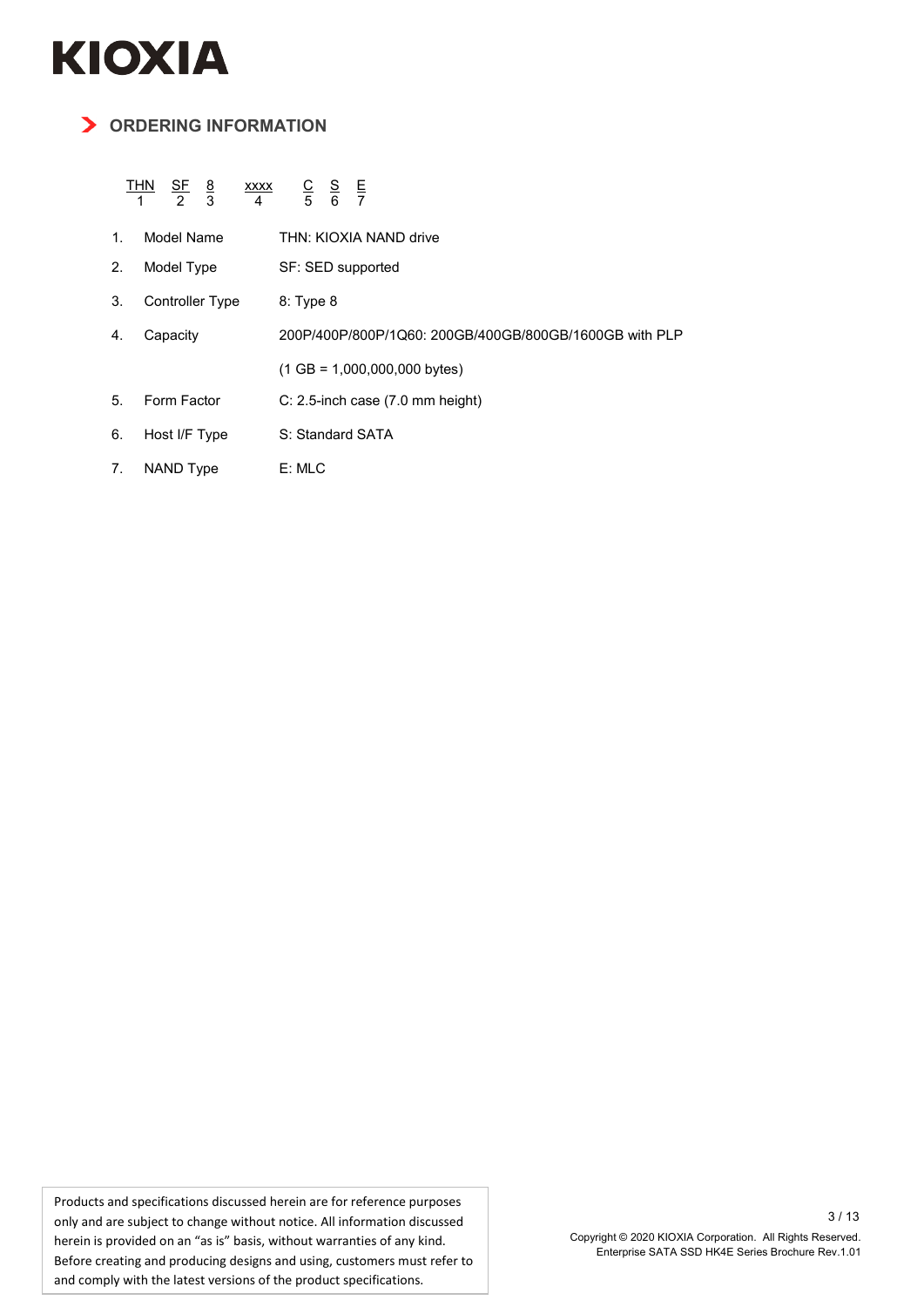### **PRODUCT LINE UP**

| <b>Model Number</b> | <b>Formatted</b><br>Capacity | PLP <sup>1</sup> | $\mathsf{SED}^{2)}$ | <b>Form Factor</b>   |
|---------------------|------------------------------|------------------|---------------------|----------------------|
| THNSF8200PCSE       | 200 GB                       | Supported        | Supported           |                      |
| THNSF8400PCSE       | 400 GB                       | Supported        | Supported           |                      |
| THNSF8800PCSE       | 800 GB                       | Supported        | Supported           | 2.5-inch 7.0 mm case |
| THNSF81Q60CSE       | 1600GB                       | Supported        | Supported           |                      |

1) PLP: Power Loss Protection

2) SED: Self Encrypting Drive based on TCG Enterprise SSC

#### **CAPACITY**

| <b>Capacity</b> | <b>Total Number of User Addressable Sectors in LBA Mode</b><br>512 bytes sector |
|-----------------|---------------------------------------------------------------------------------|
| 200 GB          | 390,721,968                                                                     |
| 400 GB          | 781,422,768                                                                     |
| 800 GB          | 1,562,824,368                                                                   |
| 1600 GB         | 3,125,627,568                                                                   |

Note: 1 GB (Gigabyte) = 1,000,000,000 bytes

#### **PERFORMANCE**

|                         | THNSF81Q60CSE  | THNSF8800PCSE | THNSF8400PCSE | THNSF8200PCSE |
|-------------------------|----------------|---------------|---------------|---------------|
| Interface Speed         | 6 Gbit/s Max   |               |               |               |
| Sequential Read         | 524 MB/s       |               |               |               |
| 64KiB, QD=32            | ${500}$ MiB/s} |               |               |               |
| <b>Sequential Write</b> | 503 MB/s       |               | 283 MB/s      |               |
| 64KiB, QD=32            | {480 MiB/s}    |               | {270 MiB/s}   |               |
| Random Read             | 75,000 IOPS    |               |               |               |
| 4KiB, QD=32             |                |               |               |               |
| Random Write            |                | 30,000 IOPS   |               | 20,000 IOPS   |
| 4KiB, QD=32             |                |               |               |               |

Note: Performances are measured when the SSD is on a typical steady state.

Products and specifications discussed herein are for reference purposes only and are subject to change without notice. All information discussed herein is provided on an "as is" basis, without warranties of any kind. Before creating and producing designs and using, customers must refer to and comply with the latest versions of the product specifications.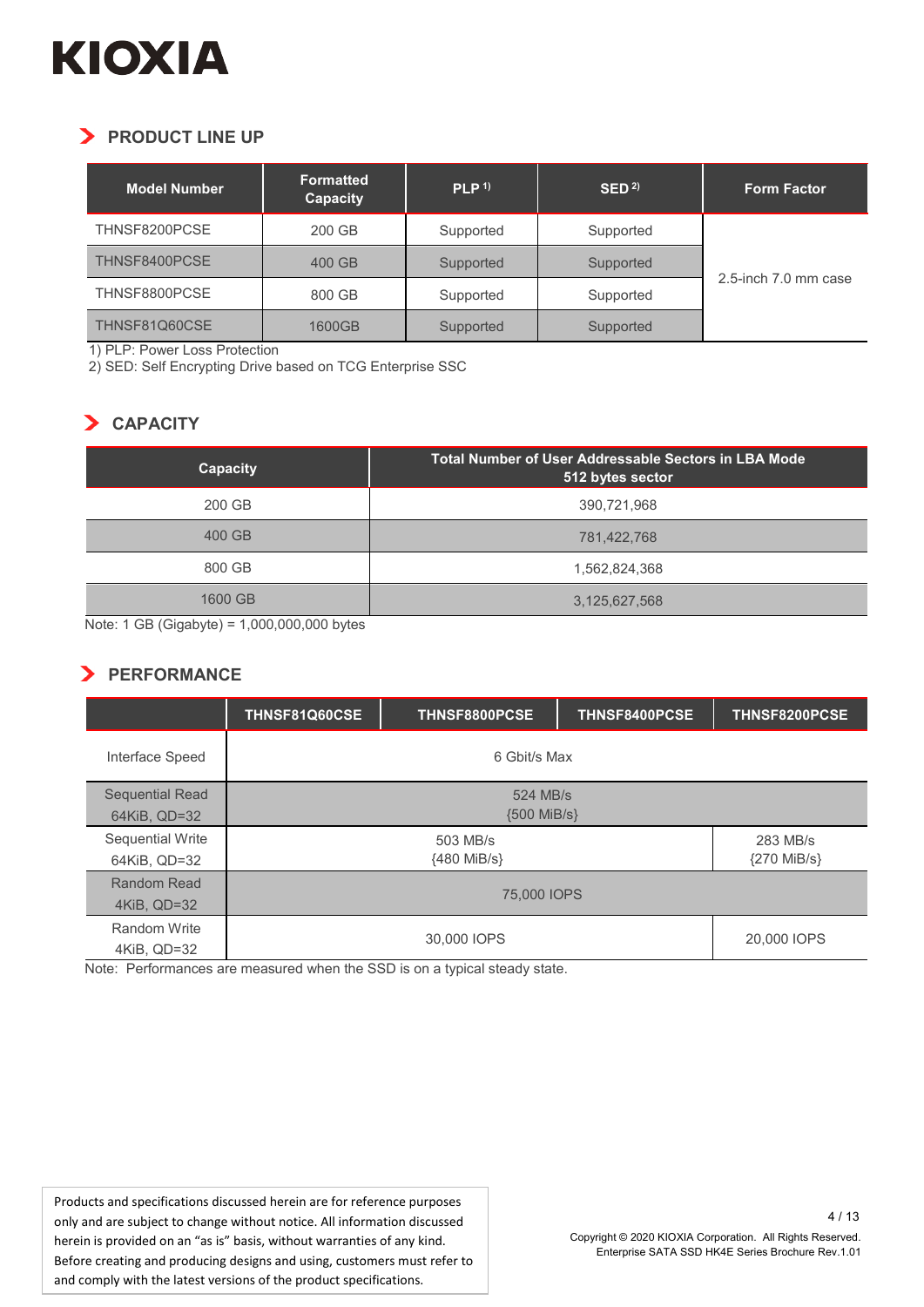#### **SUPPLY VOLTAGE**  $\blacktriangleright$

|                        | 2.5-inch Case(7.0 mmH) |
|------------------------|------------------------|
| Allowable voltage      | 5.0 V $\pm$ 5 %        |
| Allowable noise/ripple | 250 mV p-p or less     |

Note: This drive has over current protection circuit. (Rated current: 3.15A)

#### **POWER CONSUMPTION**

| Operation (Ta <sup>1)</sup> =25°C) | 2.5-inch Case(7.0 mmH) |  |
|------------------------------------|------------------------|--|
| Active                             | 4.5 W typ.             |  |
| Idle                               | 1.2 W typ.             |  |

1) Ambient Temperature

#### **ENVIRONMENTAL CONDITIONS**

#### **TEMPERATURE**

| <b>Condition</b>            | Range             | <b>Gradient</b> |
|-----------------------------|-------------------|-----------------|
| Operating $(Ta)^{1}$        | $0 °C - 55 °C$    | $20 °C/h$ Max   |
| Non-operating $(Ta)^{1}$    | $-40$ °C $-70$ °C | 20 °C/h Max     |
| Under Shipment $(Ta)^{1/2}$ | $-40 °C - 70 °C$  | 20 °C/h Max     |

1) Ta: Ambient Temperature, Tc: Case or Components Temperature

2) Packaged in KIOXIA's original shipping package

#### **HUMIDITY**

| <b>Condition</b>             | Range                               |  |
|------------------------------|-------------------------------------|--|
| Operating                    | $5\% - 95\%$ R.H. (No condensation) |  |
| Non-operating                | $5\% - 95\%$ R.H. (No condensation) |  |
| Under Shipment <sup>1)</sup> | $5\% - 95\%$ R.H.                   |  |

1) Packaged in KIOXIA's original shipping package

#### **SHOCK**

| <b>Condition</b>             | Range                                             |
|------------------------------|---------------------------------------------------|
| Operating                    |                                                   |
| Non-operating                | 9,800 m/s <sup>2</sup> {1000 G} / 0.5 ms duration |
| Under Shipment <sup>1)</sup> |                                                   |

1) Apply shocks in each direction of the drive's three mutually perpendicular axes, one axis at a time. Packaged in KIOXIA's original shipping package.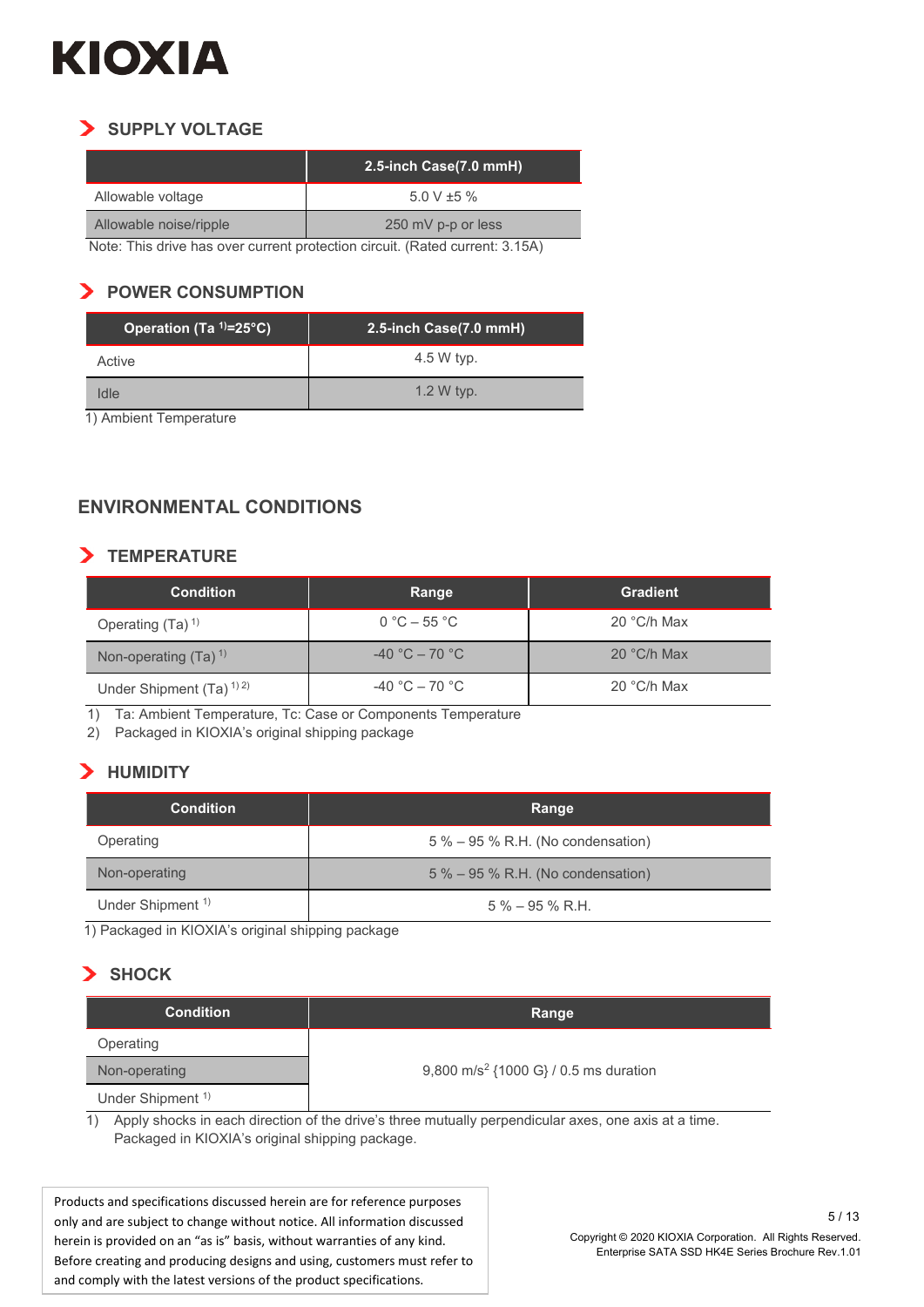

#### **VIBRATION**

| <b>Condition</b> | Range                                            |  |
|------------------|--------------------------------------------------|--|
| Operating        | 21 m/s <sup>2</sup> {2.17 Grms} (100 to 800 Hz)  |  |
| Non-Operating    | 159 m/s <sup>2</sup> {16.3 Grms} (20 to 2000 Hz) |  |
| Under Shipment   |                                                  |  |

#### **COMPLIANCE**

#### **SAFETY / EMI STANDARDS**

| <b>Title</b>                                                                          | <b>Description</b>              | <b>Region</b>          |
|---------------------------------------------------------------------------------------|---------------------------------|------------------------|
| UL<br>(Underwriters Laboratories)                                                     | UL 60950-1                      | <b>USA</b>             |
| cUL(CSA)<br>(Underwriters Laboratories of Canada)<br>(Canadian Standard Association)) | CSA-C22.2 No.60950-1            | Canada                 |
| TÜV<br>(Technischer Überwachungs Verein)                                              | EN 60950-1                      | Germany                |
| <b>KC</b>                                                                             | <b>KN22, KN24</b>               | Korea                  |
| <b>FCC</b>                                                                            | FCC part 15 Subpart B Class B   | <b>USA</b>             |
| <b>BSMI</b><br>(Bureau of Standards, Metrology and Inspection)                        | CNS13438(CISPR Pub. 22) Class B | Taiwan                 |
| <b>CE</b>                                                                             | EN 55022, EN 55024              | Europe                 |
| <b>RCM</b>                                                                            | AS/NZS CISPR Pub. 22 Class B    | Australia, New Zealand |
| <b>ISED</b>                                                                           | <b>ICES-003</b>                 | Canada                 |
| <b>VCCI</b>                                                                           | Class B                         | Japan                  |

#### **RELIABILITY**

| <b>Parameter</b>     | Value                 |
|----------------------|-----------------------|
| Mean Time to Failure | 2,000,000 hours       |
| Product Life         | Approximately 5 years |

Products and specifications discussed herein are for reference purposes only and are subject to change without notice. All information discussed herein is provided on an "as is" basis, without warranties of any kind. Before creating and producing designs and using, customers must refer to and comply with the latest versions of the product specifications.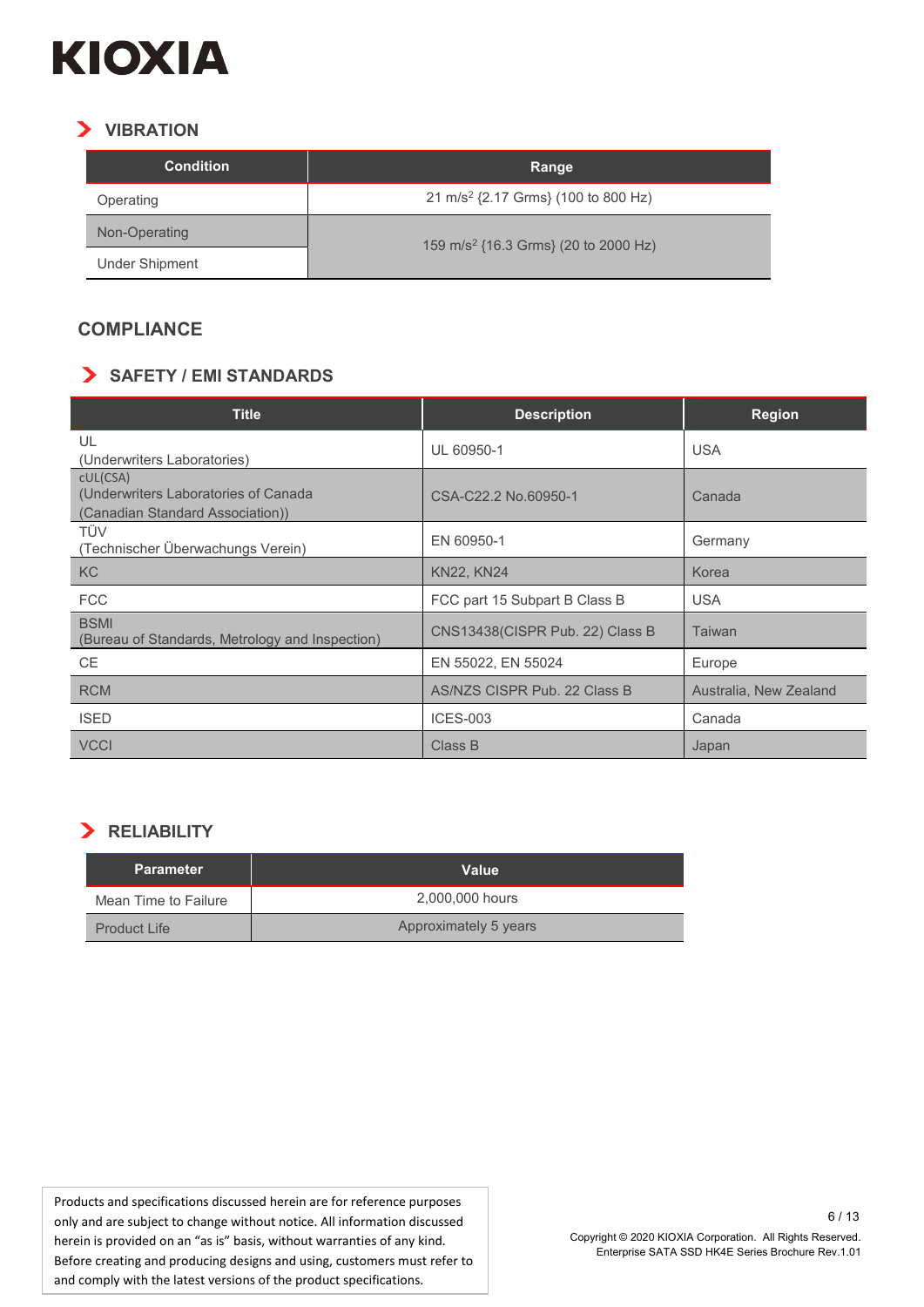

#### **MECHANICAL SPECIFICATIONS**

**2.5-inch**

| <b>Model</b>  | Weight   | <b>Width</b>              | <b>Height</b>               | Length           |
|---------------|----------|---------------------------|-----------------------------|------------------|
| THNSF8200PCSE |          |                           |                             |                  |
| THNSF8400PCSE | 60 g Max | 69.85 mm<br>$+/- 0.25$ mm | $7.0$ mm<br>$+0.2, -0.5$ mm | 100.45 mm<br>Max |
| THNSF8800PCSE |          |                           |                             |                  |
| THNSF81Q60CSE |          |                           |                             |                  |

The enclosure of this device complies with SFF-8201 Rev.3.2.



**Figure 1: 2.5-inch Drive Dimension**

Products and specifications discussed herein are for reference purposes only and are subject to change without notice. All information discussed herein is provided on an "as is" basis, without warranties of any kind. Before creating and producing designs and using, customers must refer to and comply with the latest versions of the product specifications.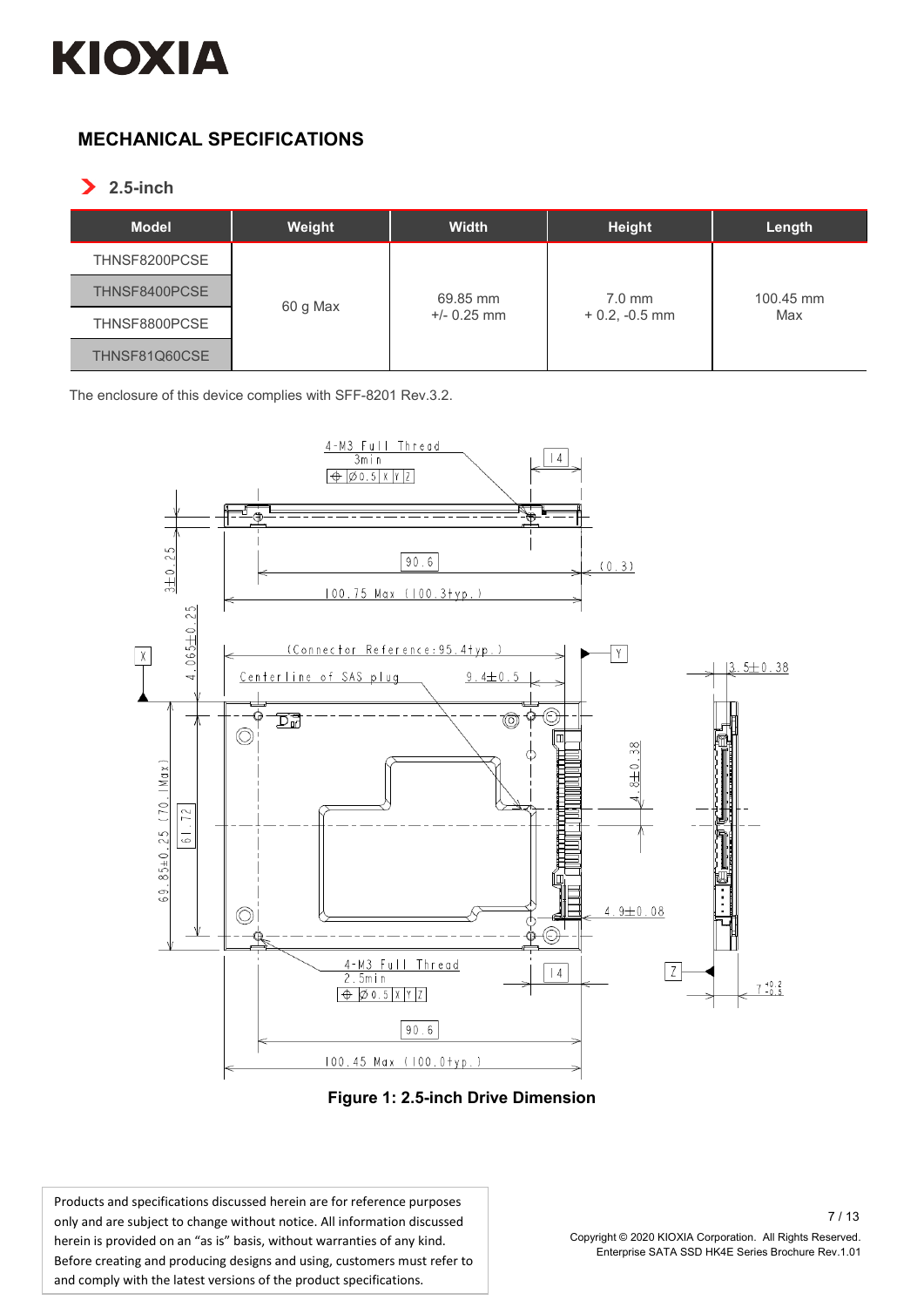

#### **INTERFACE CONNECTOR**

#### **2.5-inchSATA Interface Connector**



#### **Figure 2: 2.5-inch SATA Interface connector**

#### $\blacktriangleright$ **2.5-INCH DRIVE CONNECTER PIN ASSIGNMENT**

| <b>Segment</b>              | Pin<br><b>Position</b> | <b>Name</b>    | <b>Signal Description</b>                          |  |  |
|-----------------------------|------------------------|----------------|----------------------------------------------------|--|--|
|                             | S <sub>1</sub>         | GND            | Ground                                             |  |  |
|                             | S <sub>2</sub>         | $A+$           | Differential Pair A                                |  |  |
|                             | S <sub>3</sub>         | $A-$           |                                                    |  |  |
| Signal<br>Segment           | S <sub>4</sub>         | <b>GND</b>     | Ground                                             |  |  |
|                             | S <sub>5</sub>         | $B -$          | Differential Pair B                                |  |  |
|                             | S <sub>6</sub>         | $B+$           |                                                    |  |  |
|                             | S7                     | <b>GND</b>     | Ground                                             |  |  |
|                             |                        |                | Signal segment "L"                                 |  |  |
| Central connector polarizer |                        |                |                                                    |  |  |
| Power segment "L"           |                        |                |                                                    |  |  |
|                             | P <sub>1</sub>         | V33            | 3.3V power (Unused) <sup>1)2)</sup>                |  |  |
|                             | P <sub>2</sub>         | V33            | 3.3V Power (Unused) <sup>1)2)</sup>                |  |  |
|                             | P <sub>3</sub>         | V33            | 3.3V power pre-charge (Unused) <sup>1)</sup>       |  |  |
|                             | P <sub>4</sub>         | <b>GND</b>     | Ground                                             |  |  |
|                             | P <sub>5</sub>         | <b>GND</b>     | Ground                                             |  |  |
|                             | <b>P6</b>              | <b>GND</b>     | Ground                                             |  |  |
| Power                       | <b>P7</b>              | V <sub>5</sub> | 5 V power, pre-charge                              |  |  |
| Segment                     | P <sub>8</sub>         | V <sub>5</sub> | 5 V power                                          |  |  |
|                             | P <sub>9</sub>         | V <sub>5</sub> | 5 V power                                          |  |  |
|                             | P <sub>10</sub>        | <b>GND</b>     | Ground                                             |  |  |
|                             | P <sub>11</sub>        | <b>DAS/DSS</b> | Drive Active Signal / Disable Staggered Spin-up 3) |  |  |
|                             | P <sub>12</sub>        | <b>GND</b>     | Ground                                             |  |  |
|                             | P <sub>13</sub>        | V12            | 12 V power, pre-charge (Unused)                    |  |  |
|                             | P <sub>14</sub>        | V12            | 12 V power (Unused)                                |  |  |
|                             | P <sub>15</sub>        | V12            | 12 V power (Unused)                                |  |  |
| Power segment key           |                        |                |                                                    |  |  |

1) This drive uses 5V power. 12V and 3.3V power are not used.DE and DC ground (ground pins on interface) are connected electrically each other.

2) P1 and P2 are connected together.

3) DSS is not supported

Products and specifications discussed herein are for reference purposes only and are subject to change without notice. All information discussed herein is provided on an "as is" basis, without warranties of any kind. Before creating and producing designs and using, customers must refer to and comply with the latest versions of the product specifications.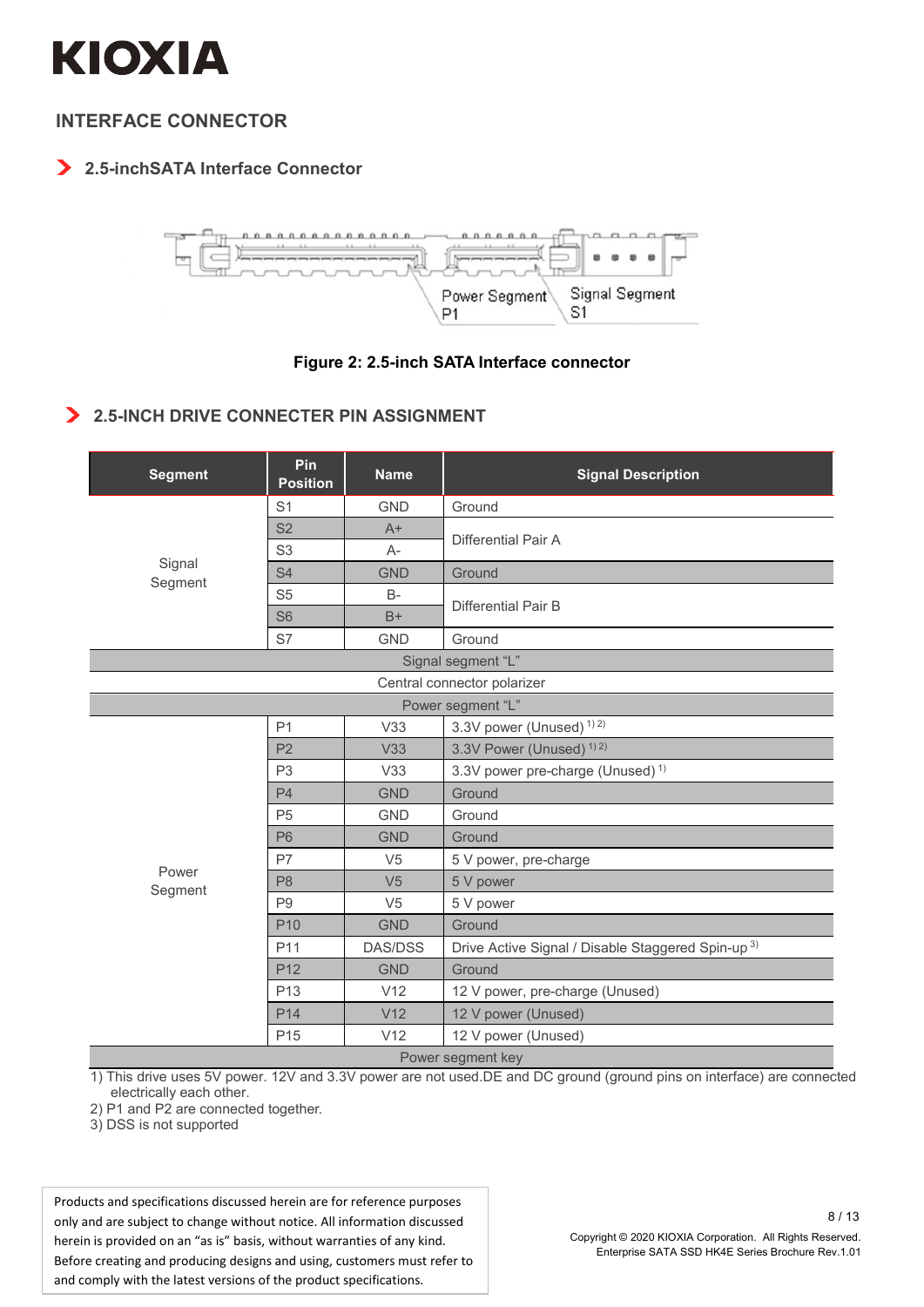

#### **COMMAND TABLE**

#### **ATA Command Set**

| Op-Code |     | <b>Command Name</b>                              |
|---------|-----|--------------------------------------------------|
| 00h     |     | <b>NOP</b>                                       |
|         | 06h | DATA SET MANAGEMENT                              |
|         | 10h | <b>RECALIBRATE</b>                               |
|         | 20h | <b>READ SECTOR(S)</b>                            |
|         | 21h | READ SECTOR(S) WITHOUT RETRY                     |
|         | 24h | <b>READ SECTOR(S) EXT</b>                        |
|         | 25h | <b>READ DMA EXT</b>                              |
|         | 27h | READ NATIVE MAX ADDRESS EXT                      |
|         | 29h | READ MULTIPLE EXT                                |
|         | 2Fh | READ LOG EXT                                     |
|         | 30h | <b>WRITE SECTOR(S)</b>                           |
|         | 31h | WRITE SECTOR(S) WITHOUT RETRY                    |
|         | 34h | <b>WRITE SECTOR(S) EXT</b>                       |
|         | 35h | <b>WRITE DMA EXT</b>                             |
|         | 37h | SET MAX ADDRESS EXT                              |
|         | 39h | <b>WRITE MULTIPLE EXT</b>                        |
|         | 3Dh | WRITE DMA FUA EXT                                |
|         | 3Fh | <b>WRITE LOG EXT</b>                             |
|         | 40h | <b>READ VERIFY SECTOR(S)</b>                     |
|         | 41h | READ VERIFY SECTOR(S) WITHOUT RETRY              |
|         | 42h | READ VERIFY SECTOR(S) EXT                        |
|         | 45h | <b>WRITE UNCORRECTABLE EXT</b>                   |
| 45h     | 55h | Create a pseudo-uncorrectable error with logging |
| 45h     | AAh | Create a flagged error without logging           |
|         | 47h | READ LOG DMA EXT                                 |
|         | 57h | <b>WRITE LOG DMA EXT</b>                         |
| 5Bh     |     | TRUSTED NON-DATA                                 |
| 5Ch     |     | <b>TRUSTED RECEIVE</b>                           |
| 5Dh     |     | TRUSTED RECEIVE DMA                              |
| 5Eh     |     | <b>TRUSTED SEND</b>                              |
| 5Fh     |     | TRUSTED SEND DMA                                 |
| 60h     |     | <b>READ FPDMA QUEUED</b>                         |
| 61h     |     | <b>WRITE FPDMA QUEUED</b>                        |
|         | 70h | <b>SEEK</b>                                      |
|         | 90h | <b>EXECUTE DEVICE DIAGNOSTIC</b>                 |
| 91h     |     | INITIALIZE DEVICE PARAMETERS                     |

Products and specifications discussed herein are for reference purposes only and are subject to change without notice. All information discussed herein is provided on an "as is" basis, without warranties of any kind. Before creating and producing designs and using, customers must refer to and comply with the latest versions of the product specifications.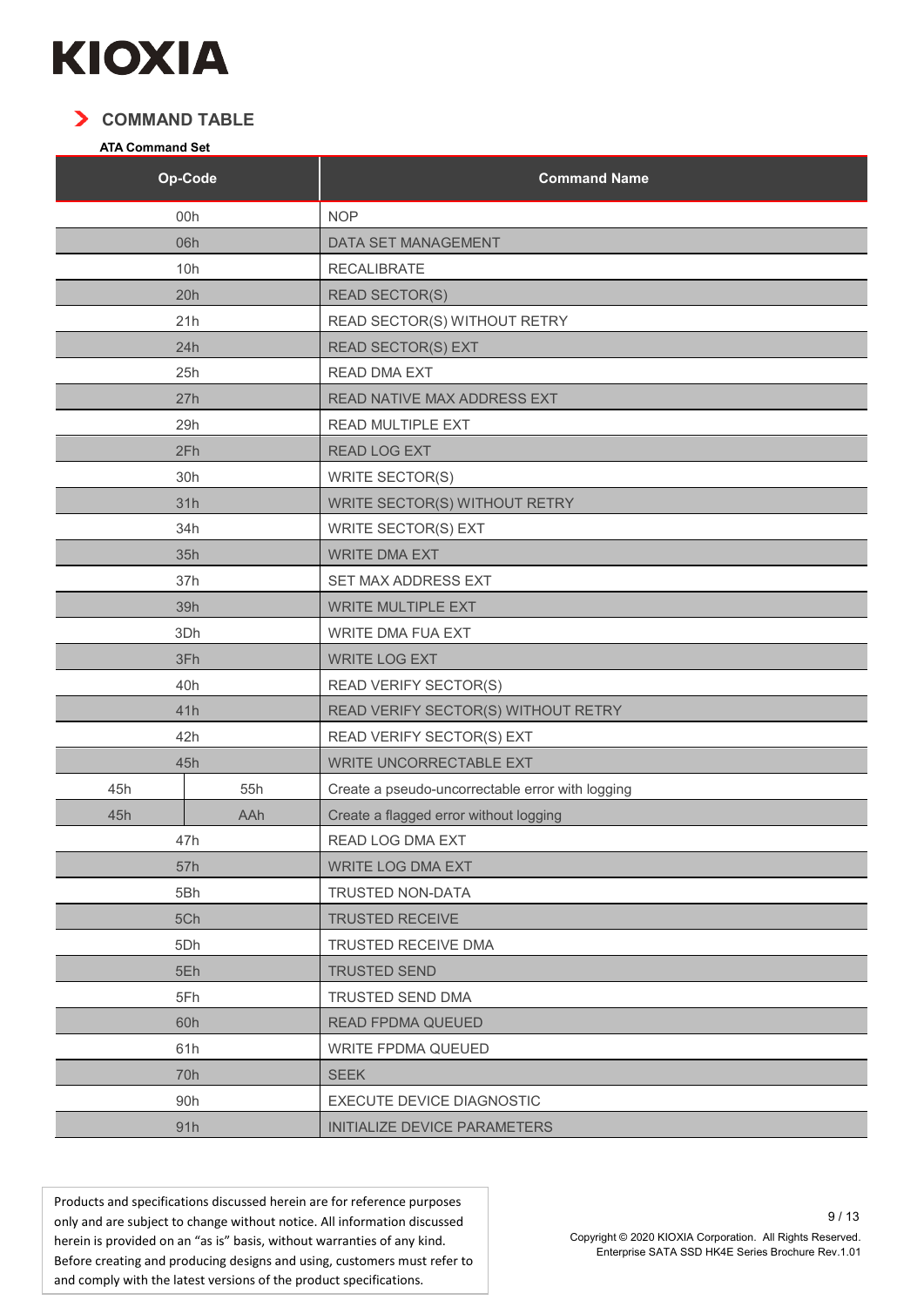| Op-Code          |                  | <b>Command Name</b>                                                    |
|------------------|------------------|------------------------------------------------------------------------|
| 92h              |                  | DOWNLOAD MICROCODE                                                     |
| 92h              | 03h              | Download with offsets and save microcode for immediate and future use. |
| 92h              | 07h              | Download and save microcode for immediate and future use.              |
| 92 <sub>h</sub>  | 0Eh              | Download with offsets and save microcode for future use.               |
| 92h              | 0Fh              | Activate downloaded microcode.                                         |
|                  | 93h              | DOWNLOAD MICROCODE DMA                                                 |
| 93h              | 03h              | Download with offsets and save microcode for immediate and future use. |
| 93h              | 07h              | Download and save microcode for immediate and future use.              |
| 93h              | 0Eh              | Download with offsets and save microcode for future use.               |
| 93h              | 0Fh              | Activate downloaded microcode                                          |
| B <sub>0</sub> h |                  | <b>SMART</b>                                                           |
| B <sub>0</sub> h | D <sub>0</sub> h | <b>SMART READ DATA</b>                                                 |
| B <sub>0</sub> h | D <sub>1</sub> h | SMART READ ATTRIBUTE THRESHOLDS                                        |
| B <sub>0</sub> h | D <sub>2</sub> h | SMART ENABLE/DISABLE ATTRIBUTE AUTOSAVE                                |
| B <sub>0</sub> h | D3h              | SMART SAVE ATTRIBUTE VALUES                                            |
| B <sub>0</sub> h | D4h              | SMART EXECUTE OFF-LINE IMMEDIATE                                       |
| B <sub>0</sub> h | D5h              | <b>SMART READ LOG</b>                                                  |
| B0h              | D6h              | <b>SMART WRITE LOG</b>                                                 |
| B <sub>0</sub> h | D <sub>8</sub> h | <b>SMART ENABLE OPERATIONS</b>                                         |
| B <sub>0</sub> h | D <sub>9</sub> h | SMART DISABLE OPERATIONS                                               |
| B0h              | DAh              | <b>SMART RETURN STATUS</b>                                             |
| B0h              | <b>DBh</b>       | SMART ENABLE/DISABLE AUTOMATIC OFF-LINE                                |
| B <sub>1</sub> h |                  | DEVICE CONFIGURATION OVERLAY                                           |
| B <sub>1</sub> h | C <sub>0</sub> h | DEVICE CONFIGURATION RESTORE                                           |
| B <sub>1</sub> h | C1h              | DEVICE CONFIGURATION FREEZE LOCK                                       |
| B <sub>1</sub> h | C2h              | DEVICE CONFIGURATION IDENTIFY                                          |
| B <sub>1</sub> h | C <sub>3</sub> h | DEVICE CONFIGURATION SET                                               |
| B <sub>1</sub> h | C <sub>4</sub> h | DEVICE CONFIGURATION IDENTIFY DMA                                      |
| B <sub>1</sub> h | C5h              | DEVICE CONFIGURATION SET DMA                                           |
| B <sub>4</sub> h |                  | <b>SANITIZE DEVICE</b>                                                 |
| B4h              | 00h              | SANITIZE STATUS EXT                                                    |
| B <sub>4</sub> h | 11h              | <b>CRYPTO SCRAMBLE EXT</b>                                             |
| B4h              | 12h              | <b>BLOCK ERASE EXT</b>                                                 |
| B <sub>4</sub> h | 20h              | SANITIZE FREEZE LOCK EXT                                               |
| C4h              |                  | <b>READ MULTIPLE</b>                                                   |
| C <sub>5</sub> h |                  | <b>WRITE MULTIPLE</b>                                                  |
| C6h              |                  | <b>SET MULTIPLE MODE</b>                                               |
| C <sub>8</sub> h |                  | <b>READ DMA</b>                                                        |
| C9h              |                  | READ DMA WITHOUT RETRY                                                 |

Products and specifications discussed herein are for reference purposes only and are subject to change without notice. All information discussed herein is provided on an "as is" basis, without warranties of any kind. Before creating and producing designs and using, customers must refer to and comply with the latest versions of the product specifications.

Copyright © 2020 KIOXIA Corporation. All Rights Reserved. Enterprise SATA SSD HK4E Series Brochure Rev.1.01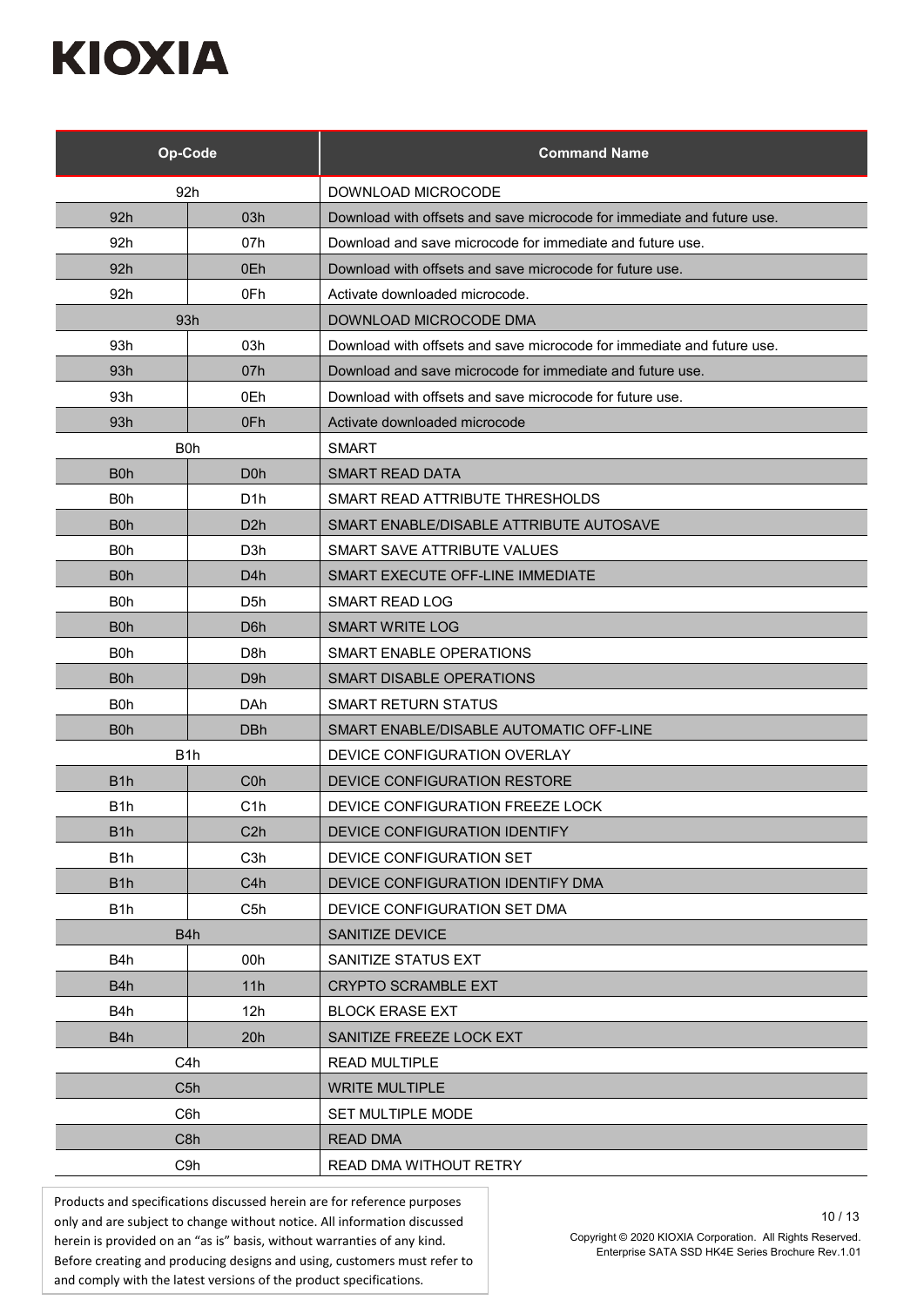|            | Op-Code          |     | <b>Command Name</b>                                               |
|------------|------------------|-----|-------------------------------------------------------------------|
| CAh        |                  |     | <b>WRITE DMA</b>                                                  |
| <b>CBh</b> |                  |     | <b>WRITE DMA WITHOUT RETRY</b>                                    |
| CEh        |                  |     | <b>WRITE MULTIPLE FUA EXT</b>                                     |
|            | E <sub>0</sub> h |     | <b>STANDBY IMMEDIATE</b>                                          |
|            | E1h              |     | <b>IDLE IMMEDIATE</b>                                             |
|            | E2h              |     | <b>STANDBY</b>                                                    |
|            | E3h              |     | <b>IDLE</b>                                                       |
|            | E4h              |     | <b>READ BUFFER</b>                                                |
|            | E <sub>5h</sub>  |     | CHECK POWER MODE                                                  |
|            | E6h              |     | <b>SLEEP</b>                                                      |
|            | E7h              |     | <b>FLUSH CACHE</b>                                                |
|            | E <sub>8h</sub>  |     | <b>WRITE BUFFER</b>                                               |
|            | E9h              |     | <b>READ BUFFER DMA</b>                                            |
|            | EAh              |     | FLUSH CACHE EXT                                                   |
|            | <b>EBh</b>       |     | <b>WRITE BUFFER DMA</b>                                           |
|            | <b>ECh</b>       |     | <b>IDENTIFY DEVICE</b>                                            |
|            | EFh              |     | <b>SET FEATURES</b>                                               |
| EFh        | 02h              |     | Enable volatile write cache                                       |
| EFh        | 03h              |     | Set transfer mode                                                 |
| EFh        | 05h              |     | Enable APM feature set                                            |
| EFh        | 10h              |     | Enable Serial ATA feature set                                     |
| EFh        | 10h              | 02h | Enable DMA Setup FIS Auto-Activate optimization                   |
| EFh        | 10h              | 03h | Enable Device-initiated interface power state (DIPM) transitions  |
| EFh        | 10h              | 06h | Enable Software Settings Preservation(SSP)                        |
| EFh        | 10h              | 07h | Enable Device Automatic Partial to Slumber transitions            |
| EFh        | 10h              | 09h | <b>Enable Device Sleep</b>                                        |
| EFh        | 55h              |     | Disable read look-ahead                                           |
| EFh        | 66h              |     | Disable reverting to power-on defaults                            |
| EFh        | 82h              |     | Disable volatile write cache                                      |
| EFh        | 85h              |     | Disable APM feature set                                           |
| EFh        | 90h              |     | Disable Serial ATA feature set                                    |
| EFh        | 90h              | 02h | Disable DMA Setup FIS Auto-Activate optimization                  |
| EFh        | 90h              | 03h | Disable Device-initiated interface power state (DIPM) transitions |
| EFh        | 90h              | 06h | Disable Software Settings Preservation(SSP)                       |
| EFh        | 90h              | 07h | Disable Device Automatic Partial to Slumber transitions           |
| <b>EFh</b> | 90h              | 09h | <b>Disable Device Sleep</b>                                       |
| EFh        | AAh              |     | Enable read look-ahead                                            |
| EFh        | CCh              |     | Enable reverting to power-on defaults                             |

Products and specifications discussed herein are for reference purposes only and are subject to change without notice. All information discussed herein is provided on an "as is" basis, without warranties of any kind. Before creating and producing designs and using, customers must refer to and comply with the latest versions of the product specifications.

Copyright © 2020 KIOXIA Corporation. All Rights Reserved. Enterprise SATA SSD HK4E Series Brochure Rev.1.01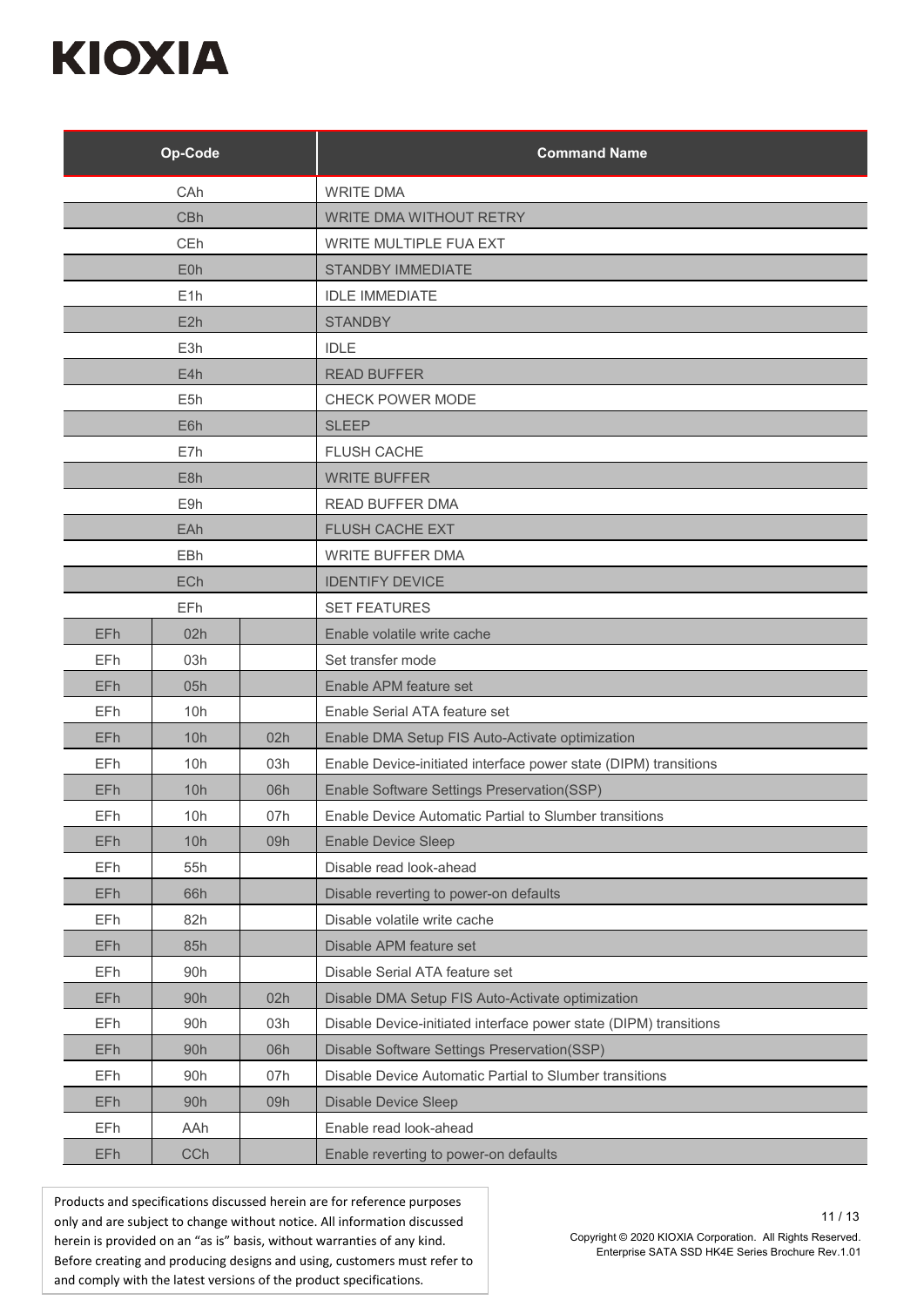| Op-Code                 |                  |  | <b>Command Name</b>              |  |
|-------------------------|------------------|--|----------------------------------|--|
|                         | F <sub>1</sub> h |  | <b>SECURITY SET PASSWORD</b>     |  |
|                         | F2h              |  | <b>SECURITY UNLOCK</b>           |  |
|                         | F <sub>3</sub> h |  | <b>SECURITY ERASE PREPARE</b>    |  |
|                         | F4h              |  | <b>SECURITY ERASE UNIT</b>       |  |
|                         | F <sub>5</sub> h |  | <b>SECURITY FREEZE LOCK</b>      |  |
| F <sub>6</sub> h        |                  |  | <b>SECURITY DISABLE PASSWORD</b> |  |
| F <sub>8</sub> h        |                  |  | <b>READ NATIVE MAX ADDRESS</b>   |  |
| F <sub>9</sub> h        |                  |  | <b>SET MAX ADDRESS</b>           |  |
| F9h                     | 01h              |  | SET MAX SET PASSWORD             |  |
| F <sub>9</sub> h        | 02h              |  | <b>SET MAX LOCK</b>              |  |
| F9h                     | 03h              |  | <b>SET MAX UNLOCK</b>            |  |
| F <sub>9</sub> h        | 04h              |  | <b>SET MAX FREEZE LOCK</b>       |  |
| F9h                     | 05h              |  | SET MAX SET PASSWORD DMA         |  |
| F <sub>9</sub> h<br>06h |                  |  | <b>SET MAX UNLOCK DMA</b>        |  |